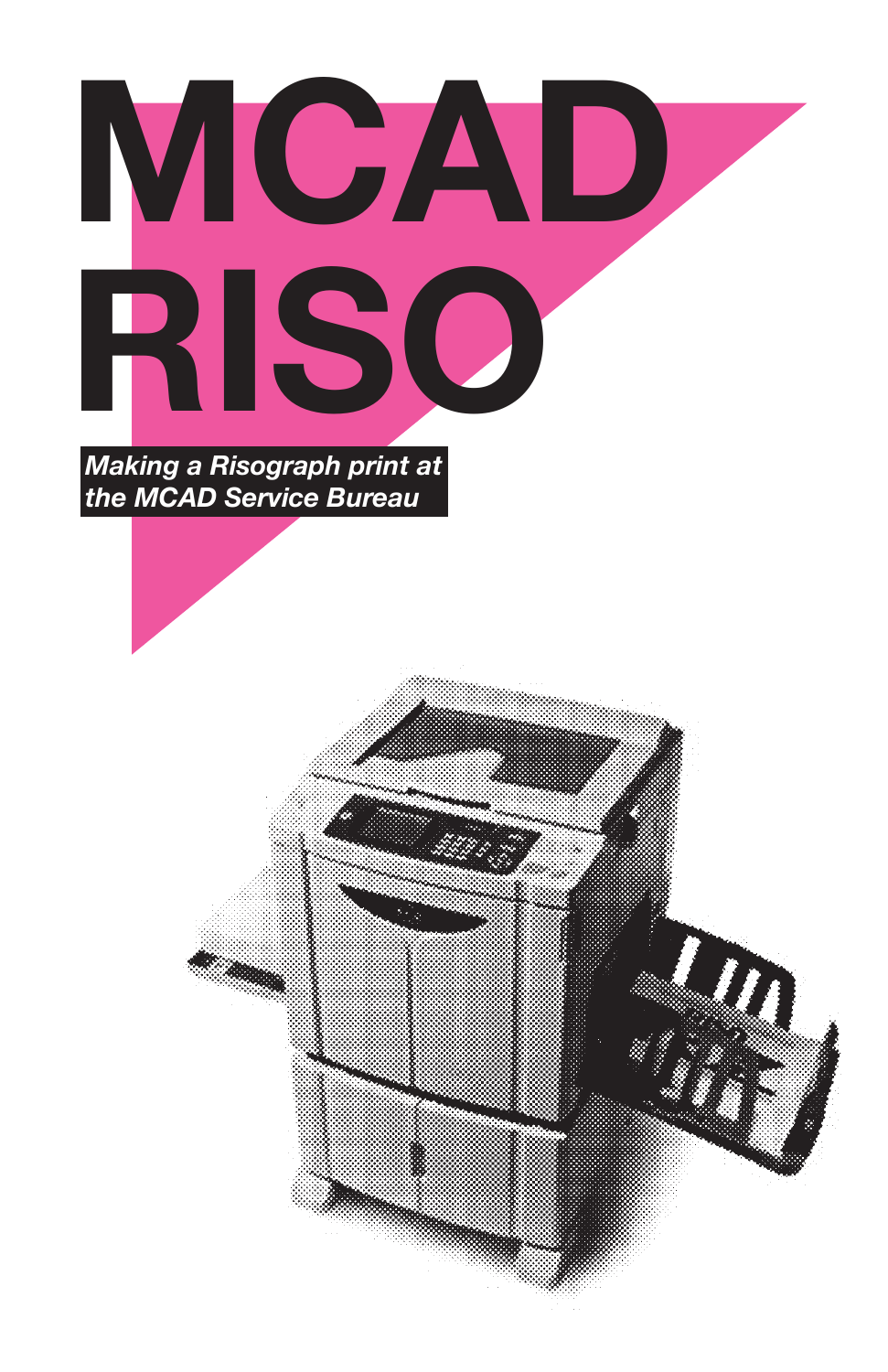# **WHAT IS RISO PRINTING?**

The Risograph is kind of like a tiny little screen printing studio. It prints one color at a time from a master stencil. This is a great process for bold designs, posters, comic art, or pretty much anything with a nice "graphic" quality to it.

(If you want photo-quality prints we recommend color laser or inkjet instead.)

*For inspiration Google "Risograph" to find plenty of awesome examples.*

# **TURNAROUND TIME**

Riso prints will be run 9am - 9pm Monday - Thursday, and 9am - 5pm on Fridays. *No printing on weekends.*

One or two color single side prints take up to 48 hours. *No RUSH fee*. Add 24 hours for each additional color. Add 72 hours total for a booklet.

# **COLORS**

Inks are not 100% opaque so you can 'mix' two colors (or tints of two colors) to achieve even more colors! **Come to the SB and look at our color samples**. *Riso colors are not Pantone compatible but here is a list of the nearest Pantone equivalent colors to aid you in the design process*.

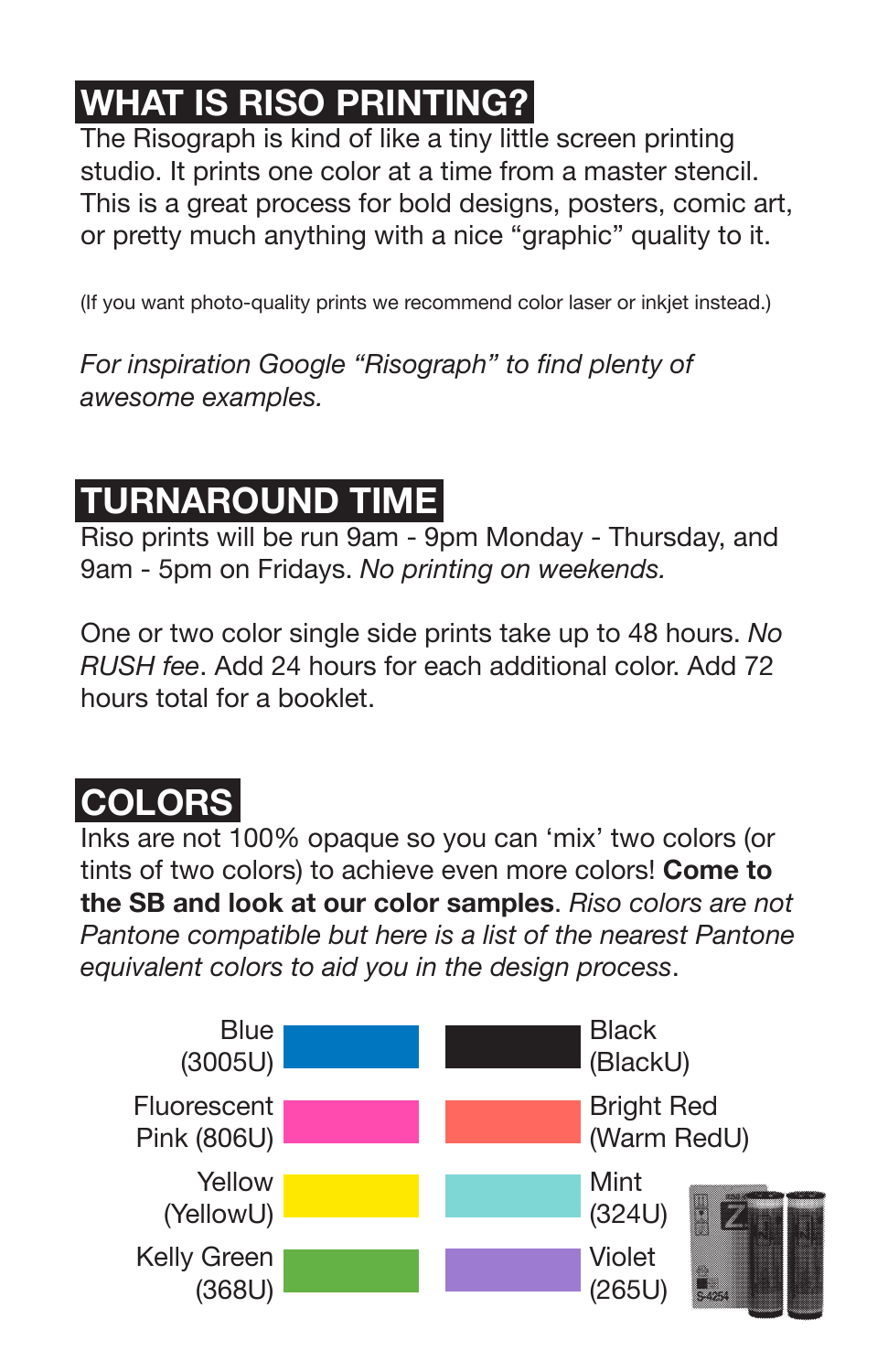## **PAPER**

Riso prints work best on a slightly heavier, uncoated stock. We cannot run Riso prints on any kind of coated or glossy paper. Anything with a toothy finish will work well (this is often called "vellum" finish).

Paper weight: 60-300 gsm

#### **Paper Sizes we stock and Printable Areas**

Letter (8.5x11): 7.75 x 10.25 Tabloid (11x17): 10.25 x 16.25 (That is about 3mm on each side, with 7mm on the trailing edge. Using a 1/8" border should do the trick in most cases.)

### **Customer Supplied Paper**

1-color: minimum 4x6", maximum 12.5x17" 2 or more colors: min 7.25x10.25", max 12.5x17"

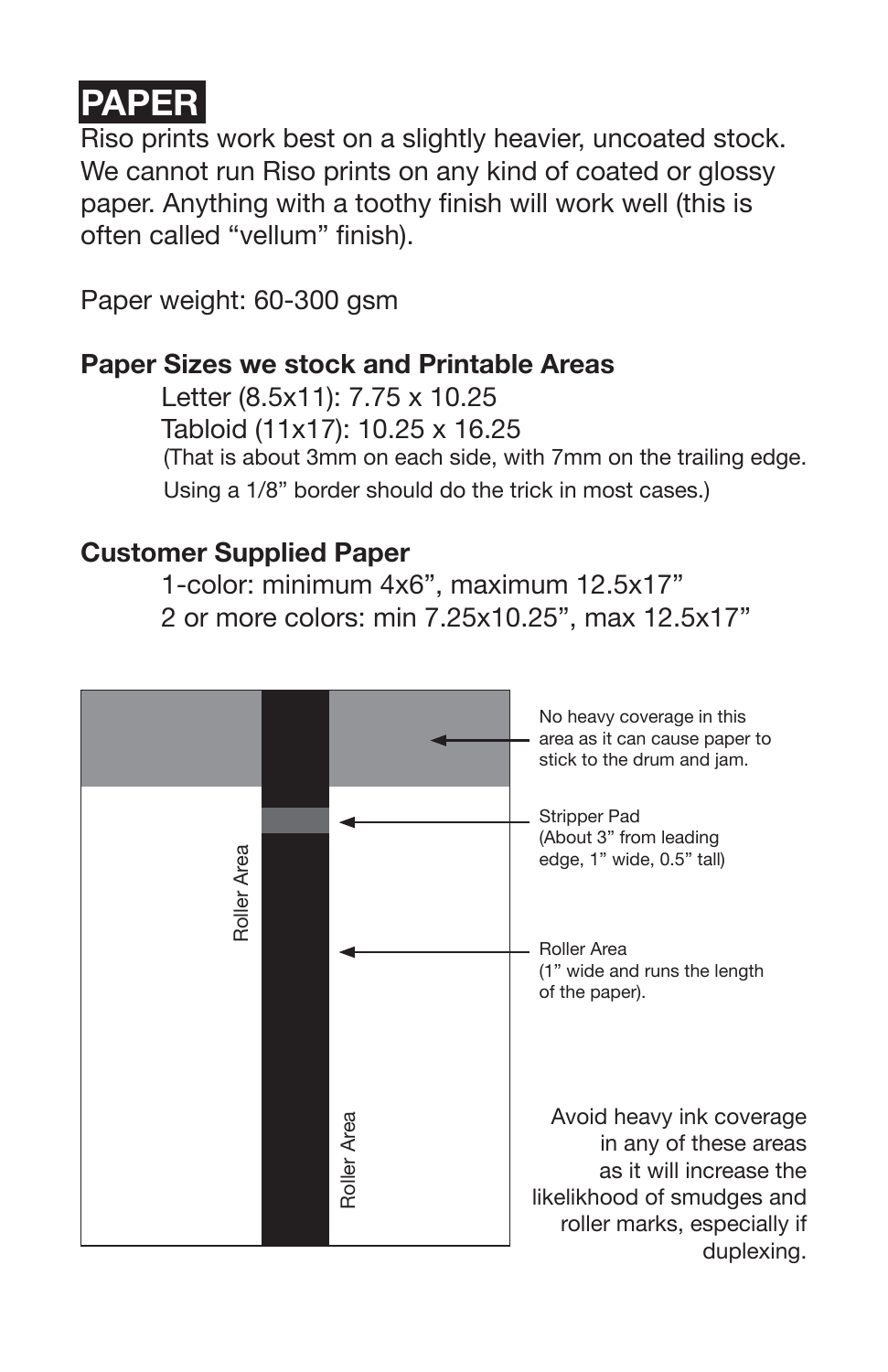## **ARTWORK PREP**

The Riso runs one color at a time. Therefore your designs and files need to be separated out into greyscale layers for each color that will be printed, just like if you were screen printing. (100% black in your file will be 100% of whichever color ink we have in the printer).



Build a color mock-up of your image, then separate into layers for each color in varying percentages of black/grey. 100% black will be 100% of the color you choose for that layer. Arrange layers in print order. Typically lighter colors should be printed first.

We prefer native application files so that we can output in the best way. Text-heavy designs should be done in Illustrator or InDesign to avoid half-toning.

Consider that when placing an order and running your prints, you have a choice between five output options:

- Line Solid or Grain Touch
- Photo Grain Touch
- Halftone Small
- Halftone Large
- Halftone Tiny

The Line setting is perfect for vector-based or text-heavy art or designs. Gradient and Halftone settings should be used for any art with tonal variations (photos, color gradients, etc.). Note that different print settings can be used for each color when printed.

### **Photoshop**

Layers for each color, as a percentage of grey, labeled.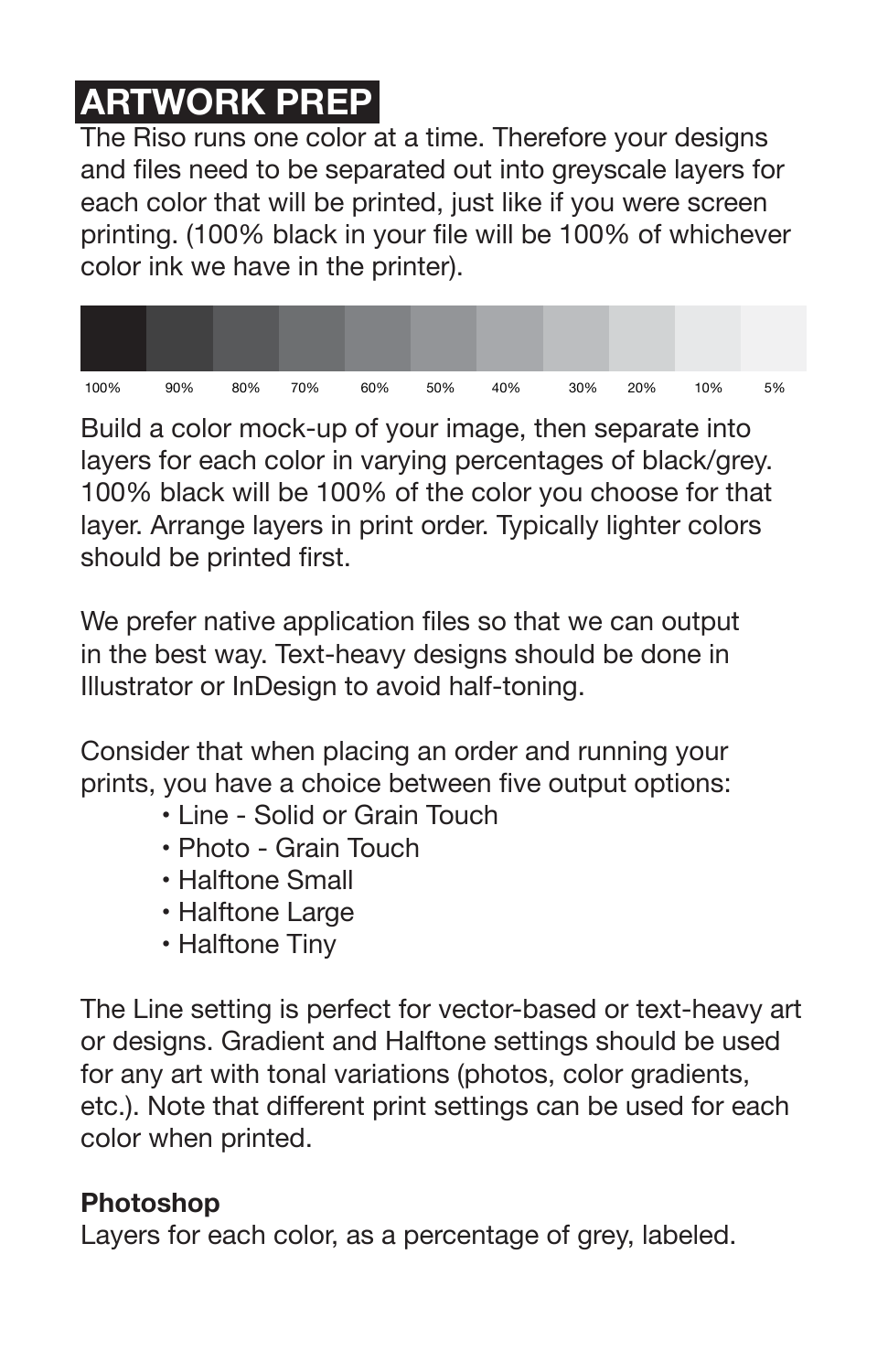#### **Illustrator**

Layers for each color, as a percentage of grey, labeled. Outline text and embed any linked images. Make sure any areas of pure black (100% of whatever color you want) is set to a rich black. Avoid Effects and Transparencies if you can. If you need to use them, export your project as a TIFF.

#### **InDesign**

Packaged InDesign document. Layers for each color, as a percentage of grey, labeled. For multi-page documents it may be best to separate into individual InDesign documents, or keep separate and labeled layers for each page. Make sure any areas of pure black (100% of whatever color you



**Stop by the SB to see all of our Risograph color and setting examples.**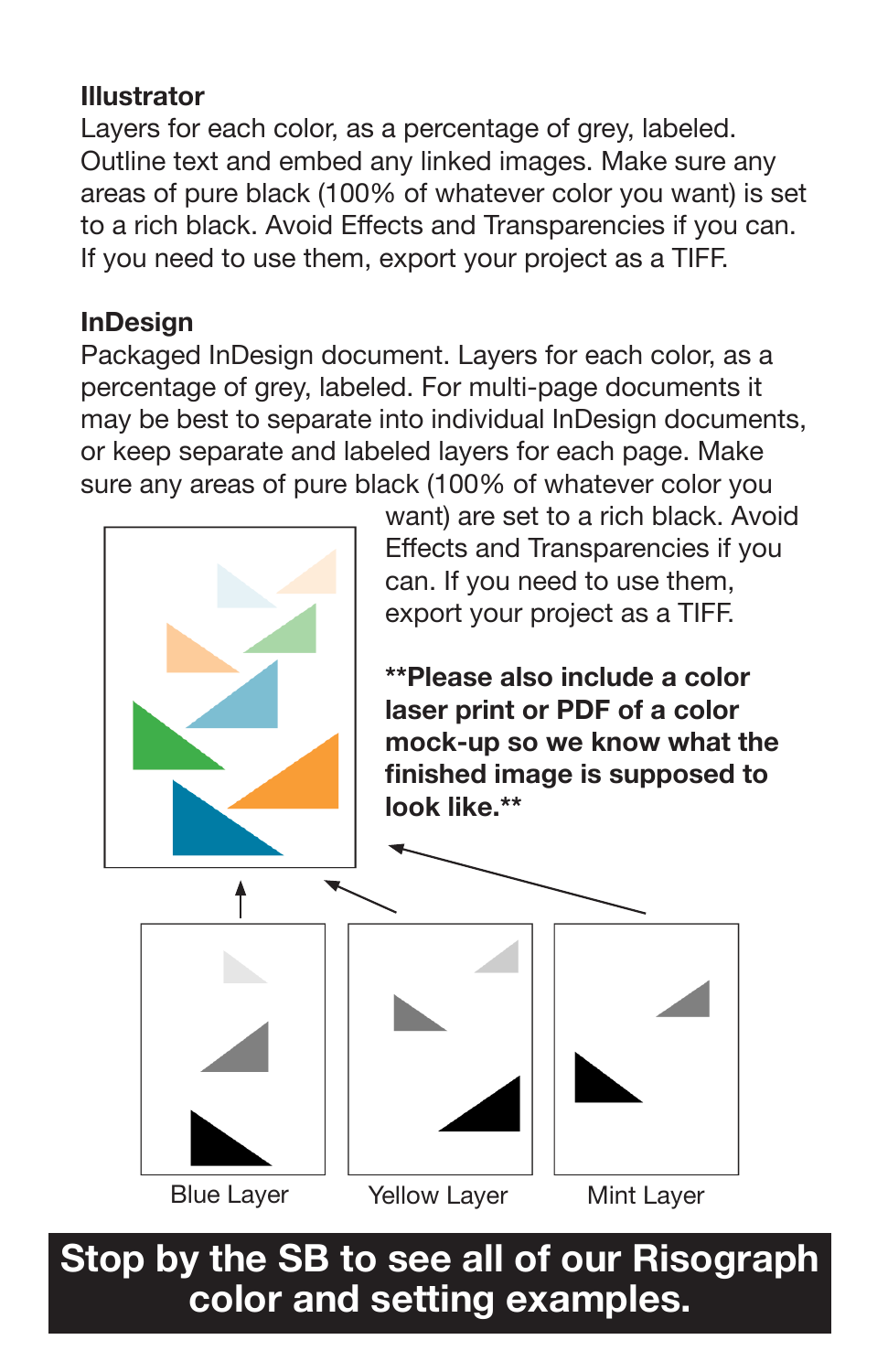# **IMPERFECTIONS**

#### **Smudging**

Part of the Riso experience. Riso ink is a lot like newsprint ink and can smudge, even when dry.

### **Roller Marks and Ink Coverage**

Heavy ink coverage on a print can result in roller marks on successive layers or on the reverse side if duplexing. The Riso feeds paper using a big rubber tire that travels down the entire middle of the page. Heavy ink coverage in this area can increase the chance for roller marks. It is not possible to print full bleed or full coverage at 100% density with a Riso. Large areas of block color will not be even in tone. Avoid heavy ink coverage down the middle and at the leading edge of images to avoid roller marks. (Smudges can be erased with a soft rubber eraser.)

### **Registration and Trapping**

Will never be perfect. Risographs excel at simple 1 and 2 colour graphic-oriented printing. For more complex artwork, you may want to trap your files. Trapping is the process of adding overlap or knocking out negative space where colours interact to avoid misregistration. Thicker papers make mis-registration more likely.

### **Text**

The smallest text you can get away with is 6pt. Set text under 12pt to 100% Registration black for the most solid color. Use normal black (100% of K) for type 14pt or above.

### **Duplex**

Possible but can be tricky, especially if front-to-back registration is important. There will likely always be some misregistration of up to a few millimeters. Duplexing also runs the risk of extra roller marks on either side of the print. We recommend only light ink coverage on the second side of a print. If you are printing a booklet we definitely need a packaged InDesign file. The printer's spreads have to be output one at a time for each color.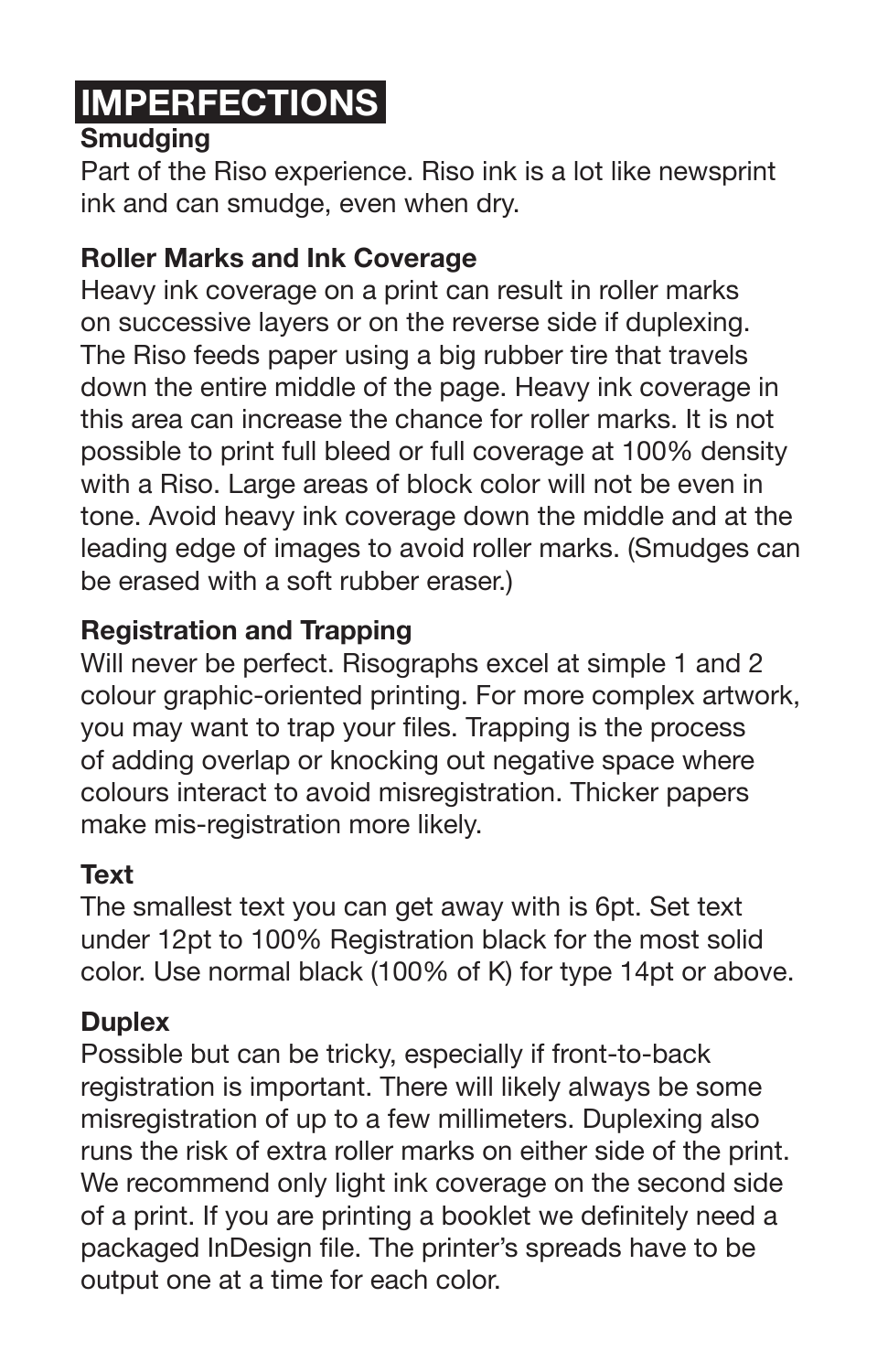#### **Drying Time**

Prints are wet when they first come out and may need to dry for several hours to a day before use or printing of successive layers, to avoid smudging. Even when "dry" Riso ink can still smudge (think of it like a newspaper).

## **GENERAL**

Consult with us well in advance regarding your project. We can assist with file setup and make paper and ink recommendations.

## **RESOURCES**

http://www.peowstudio.com/print/ http://www.colourcodeprinting.com/riso.html http://www.workflowstudio.co.uk/risograph-printing http://www.perfectly-acceptable.com/ http://hatopress.net/printing/ http://stencil.wiki/ http://riso.deconstructed.org.uk/

## **PRICING**

Riso orders require a 10 copy minimum. The more you print, the lower your cost-per-copy. Add print fee, master fee, and paper cost to get final cost.

|                 |          |           |        | <u>IVIUILAWN VIA LI</u>         |
|-----------------|----------|-----------|--------|---------------------------------|
|                 | 10 to 20 | 21 to 100 | $100+$ | White                           |
| 1 Color Letter  | \$0.25   | \$0.10    | \$0.07 | Letter 70lb Tex                 |
| 11x17           | \$0.40   | \$0.15    | \$0.10 | 11x17 70lb Te                   |
| 2 Colors Letter | \$0.35   | \$0.17    | \$0.13 | 11x17 65lb Co                   |
| 11x17           | \$0.50   | \$0.23    | \$0.15 | 11x17 80lb Co                   |
| 3 Colors Letter | \$0.50   | \$0.30    | \$0.20 | 11x17 100lb C                   |
| 11x17           | \$0.75   | \$0.37    | \$0.25 |                                 |
| 4 Colors Letter | \$0.65   | \$0.37    | \$0.30 | Mohawk Via C<br>Letter 70lb Tex |
| 11x17           | \$0.85   | \$0.50    | \$0.35 | 11x17 70lb Te                   |
|                 |          |           |        |                                 |

Master Set Up: \$0.50 PER COLOR!

| <b>Premium Papers</b> (see SB for more) |        |
|-----------------------------------------|--------|
| Mohawk Via Radiant                      |        |
| White                                   |        |
| Letter 70lb Text                        | \$0.08 |
| 11x17 70lb Text                         | \$0.15 |
| 11x17 65lb Cover                        | \$0.30 |
| 11x17 80lb Cover                        | \$0.32 |
| 11x17 100lb Cover                       | \$0.35 |
| Mohawk Via Cream White                  |        |
| I etter 70lb Text                       | \$0.08 |
| 11x17 70lb Text                         | \$0.15 |
| 11x17 65lb cover                        | \$0.30 |
| 11x17 100lb Cover                       | \$0.35 |